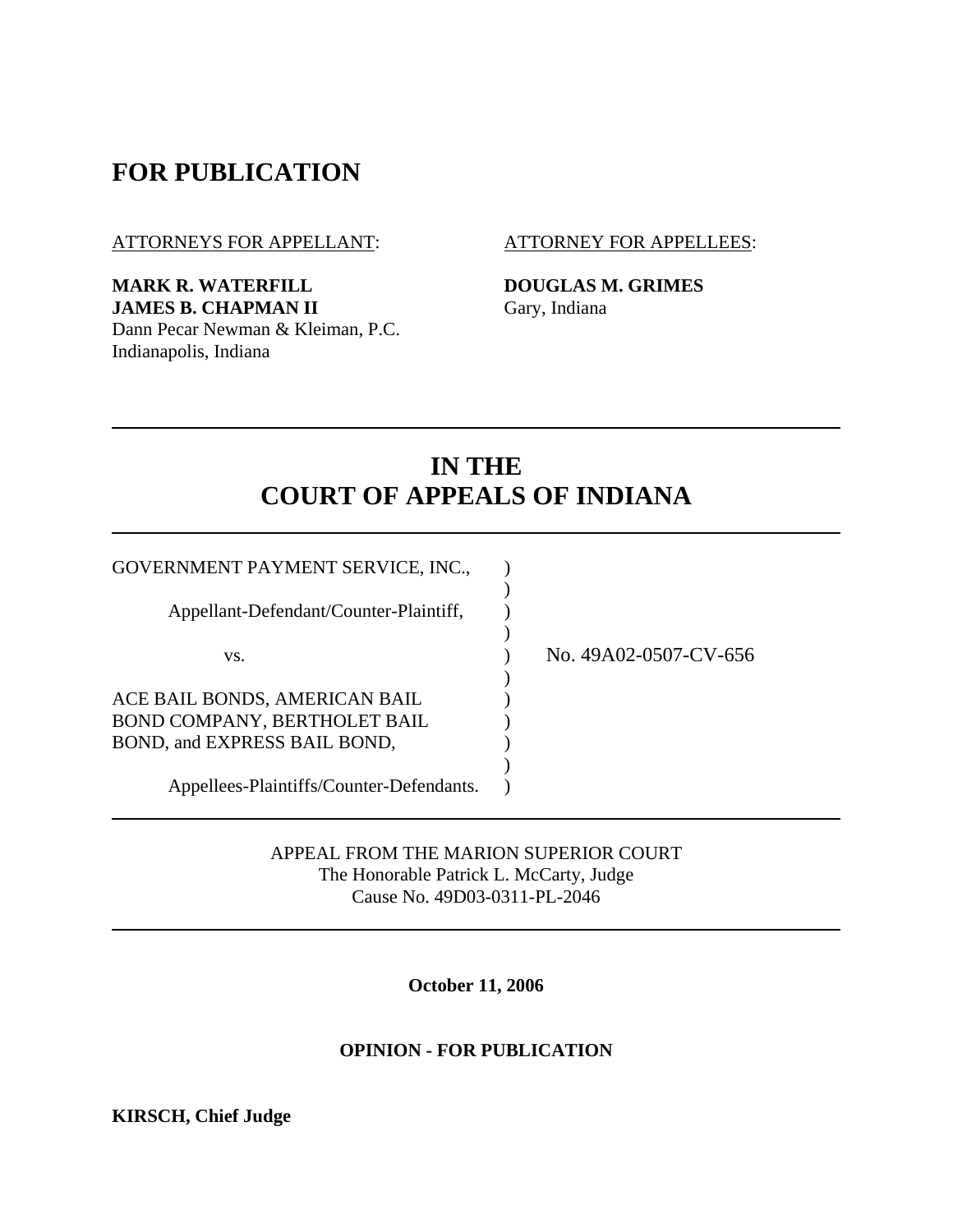Government Payment Service, Inc. ("GPS") appeals the trial court's decision in favor of Ace Bail Bonds, American Bail Bond Company, Bertholet Bail Bond, and Express Bail Bond (collectively, the "Bail Agents"). Specifically, GPS appeals the trial court's decision to permanently enjoin GPS from facilitating cash bail in Indiana. GPS also appeals the trial court's denial of its counterclaim for damages. On appeal, GPS raises the following dispositive issues:

- I. Whether the trial court's findings of fact and conclusions support the permanent injunction entered against GPS.
- II. Whether the trial court erred in denying GPS's counterclaim for damages sustained as a result of being wrongfully enjoined or restrained.

We reverse in part and affirm in part.

### **FACTS AND PROCEDURAL HISTORY**[1](#page-1-0)

<span id="page-1-0"></span> GPS is an Indiana company that was incorporated in 1997 to help credit card holders access their credit in order to make payments to government agencies and small businesses. GPS has approximately 950 customers in thirty-one states, 800 of which are government agencies. This dispute arises from actions taken by GPS in connection with its contracts with Lake County, Hammond City Court, and Hobart City Court ("the Contracts"). Under the Contracts, GPS facilitated the payment of cash bail, a fine, or other fee by means of a client's credit card.

 On March 27, 2003, the Bail Agents filed a "Complaint for Temporary Restraining Order, Preliminary and Permanent Injunction and Damages," claiming that GPS had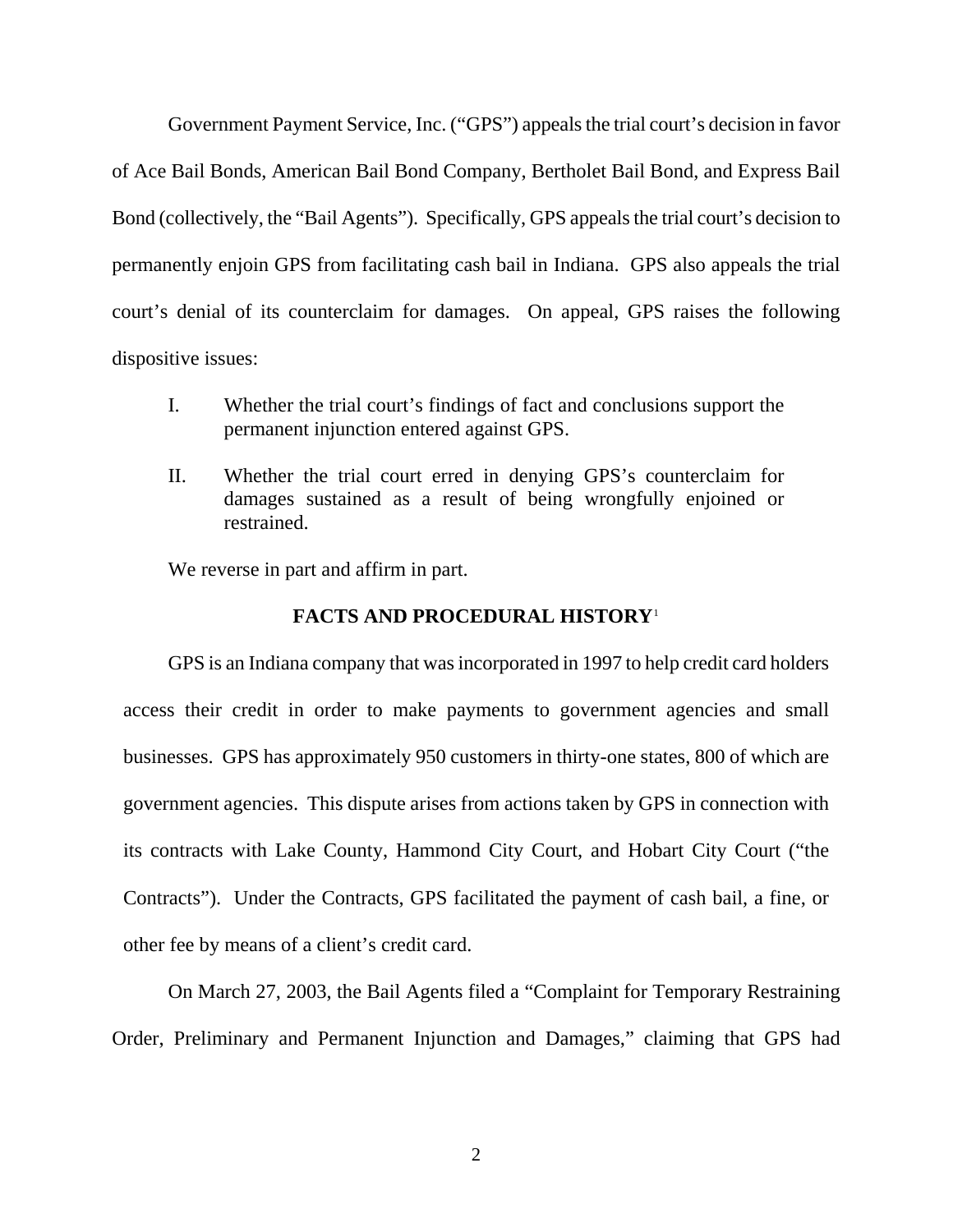<span id="page-2-0"></span>tortiously interfered with the Bail Agents' business by issuing bail bonds in violation of IC [2](#page-2-0)7-10-3-1.<sup>2</sup> On March 27, 2003, the Lake Superior Court entered a temporary restraining order ("TRO") enjoining GPS both from posting cash bail for incarcerated defendants and from advertising its services. The TRO expired April 7, 2003.

 On July 7, 2003, the Lake County Superior Court granted GPS's motion to transfer venue to Marion County. Thereafter, GPS filed a counterclaim against the Bail Agents for damages sustained as a result of being wrongfully enjoined by the TRO. In turn, the Bail Agents filed an amended complaint on March 1, 2004, which requested the same relief as the initial complaint but sought to add Express Bail Bond, Inc. as a party and remove American

Bail Bond as a party.

 $\overline{a}$ 

 $\frac{1}{2}$  IC 27-10-3-1, in pertinent part, provides:

 (a) A person may not act in the capacity of a bail agent or recovery agent or perform any of the functions, duties, or powers prescribed for bail agents or recovery agents under this article unless the person is qualified and licensed as provided in this article. However, none of the terms of this section shall prohibit any individual or individuals from:

- (b) A license:
- (1) may not be issued except in compliance with this article; and
- (2) may only be issued to an individual.

However, upon an affirmative showing to the commissioner in writing by an individual that the individual is an all lines fire and casualty insurance producer, a surety bail agent license shall be issued to the individual without further qualification or fee to represent an insurer the individual is licensed to represent. The individual shall be subject to and governed by laws and rules relating to bail agents when engaged in the activities of a bail agent.

<sup>&</sup>lt;sup>1</sup> Oral argument was heard on this case on June 14, 2006 in Indianapolis. We commend counsel on the quality of their written and oral advocacy.

<sup>(1)</sup> pledging real or other property as security for a bail bond in judicial proceedings and where the individual does not receive, or is not promised, money or other things of value; or

<sup>(2)</sup> executing any bail bond for an insurer, pursuant to a bail bond service agreement entered into between the insurer and any automobile club or association, financing institution, insurance company, or other organization or association, and on behalf of a person required to furnish bail in connection with any violation of law arising out of the use of a motor vehicle.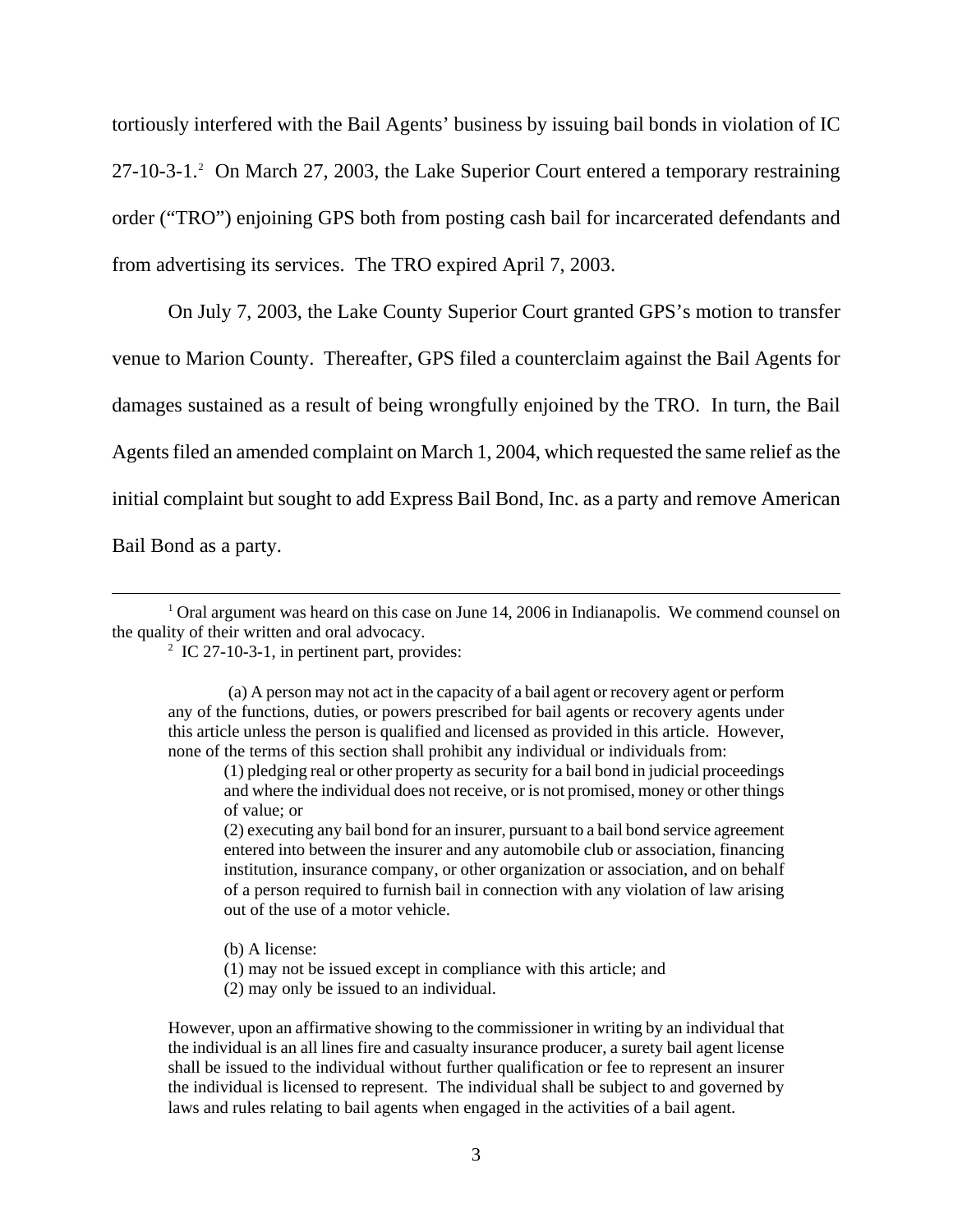On July 30, 2004, GPS filed its motion for summary judgment on the Bail Agents' amended complaint. The Bail Agents responded in opposition to GPS's motion, and GPS, in turn, filed a reply in support of summary judgment. On September 30, 2004, GPS filed a motion to dismiss asking the trial court to dismiss the amended complaint based on the Bail Agents' failure to obtain leave of court to add Express Bail Bond as a party and dismiss American Bail Bond as a party.

 The trial court conducted a hearing on GPS's motion for summary judgment on October 5, 2004. During that hearing, the trial court, in an effort to align the parties to the pleadings, obtained the parties' consent to keep all four Bail Agents as plaintiffs in the case. *Tr*. at 7, *Appellant's App.* at 106. This action effectively denied GPS's motion to dismiss the amended complaint and denied GPS's motion for default judgment. *Appellant's Br.* at 4. On November 18, 2004, the trial court denied GPS's motion for summary judgment. GPS then filed amended counterclaims against the Bail Agents to change the caption to include all four of the Bail Agents.

 The trial court conducted a bench trial on the Bail Agents' amended complaint on December 13 and 14, 2004. On July 12, 2005, the trial court entered its judgment (1) permanently enjoining GPS from facilitating cash bail in Indiana or advertising its services, and (2) denying GPS's counterclaim for damages, attorney fees, and costs. GPS now appeals. Additional facts will be added as needed.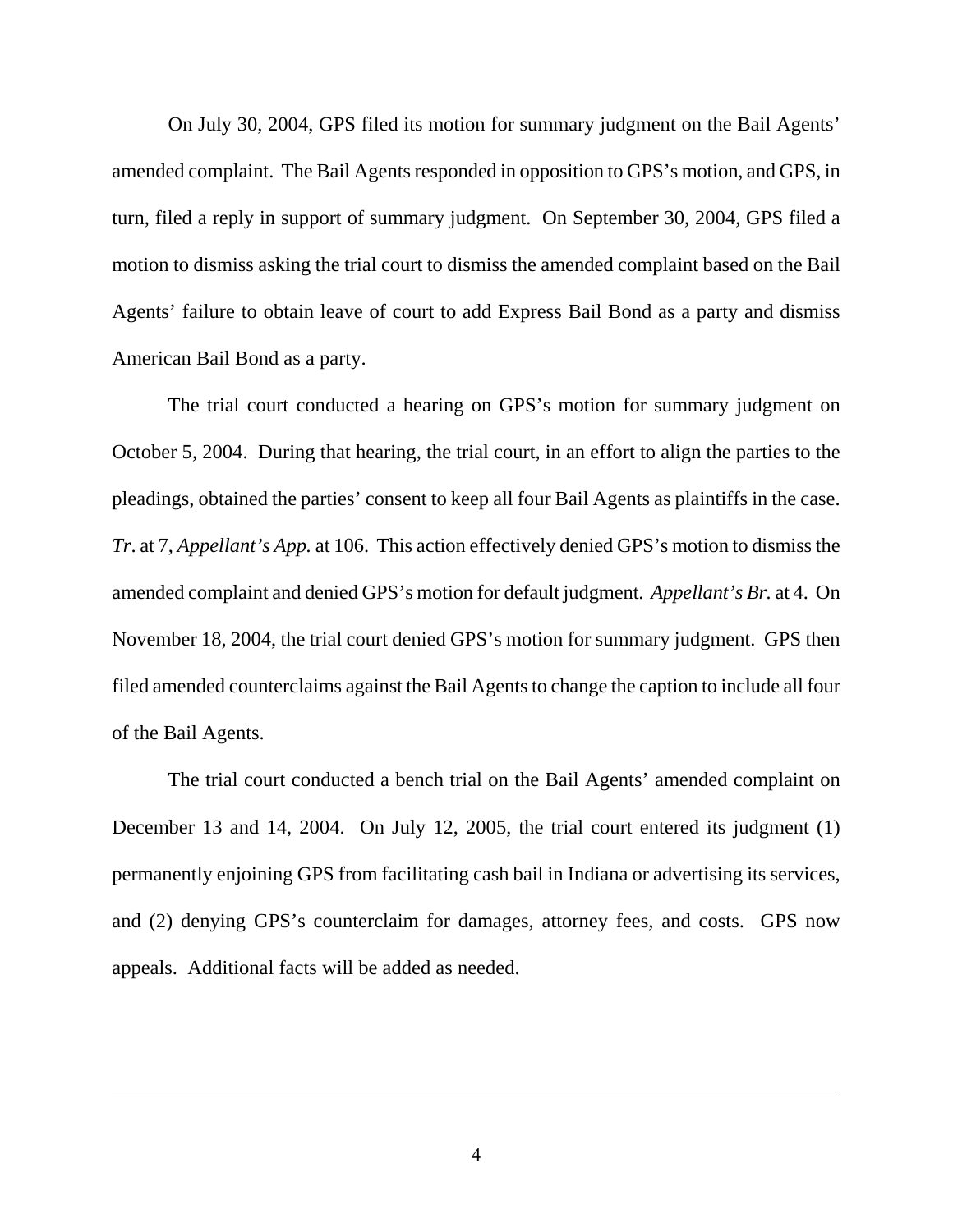#### **DISCUSSION AND DECISION**

 The trial court issued special findings of fact and conclusions pursuant to Ind. Trial Rule 52(A). When reviewing a judgment based on such findings, this Court must determine first, whether the evidence supports the findings, and second, whether the findings support the judgment. *Town of New Ross v. Ferretti*, 815 N.E.2d 162, 166 (Ind. Ct. App. 2004); *Ratliff v. Ratliff*, 804 N.E.2d 237, 244 (Ind. Ct. App. 2004). This Court may set aside findings of fact only if they are clearly erroneous. *Collections, Inc. v. Wolfe*, 818 N.E.2d 14, 16 (Ind. Ct. App. 2004). Findings are clearly erroneous only when the record contains no facts to support them either directly or by inference. *Id*. In order to determine that a finding or conclusion is clearly erroneous, our review of the evidence must leave us with the firm conviction that a mistake has been made. *Id*. Here, the trial court granted a permanent injunction, which is an extraordinary equitable remedy that should be granted only with caution. *Crawley v. Oak Bend Estates Homeowners Ass'n, Inc.*, 753 N.E.2d 740, 744 (Ind. Ct. App. 2001), *trans. denied* (2002).

 To properly analyze the issues before this court, we must first address the nature of the claim, i.e., whether the Bail Agents are pursuing a private cause of action to enjoin GPS from violating IC 27-10-3-1 or a claim for tortious interference with a business relationship. The Bail Agents' amended complaint alleged in part: (1) GPS is engaged in the practice of charging fees to post cash bail; (2) GPS is not a licensed bail agent in the State of Indiana; (3) the actions of GPS have tortiously interfered with the business of the plaintiffs, all of whom are licensed bail agents in the State of Indiana; (4) GPS is guaranteeing the funds which are transmitted to the clerk's office within three business days which results in the release of a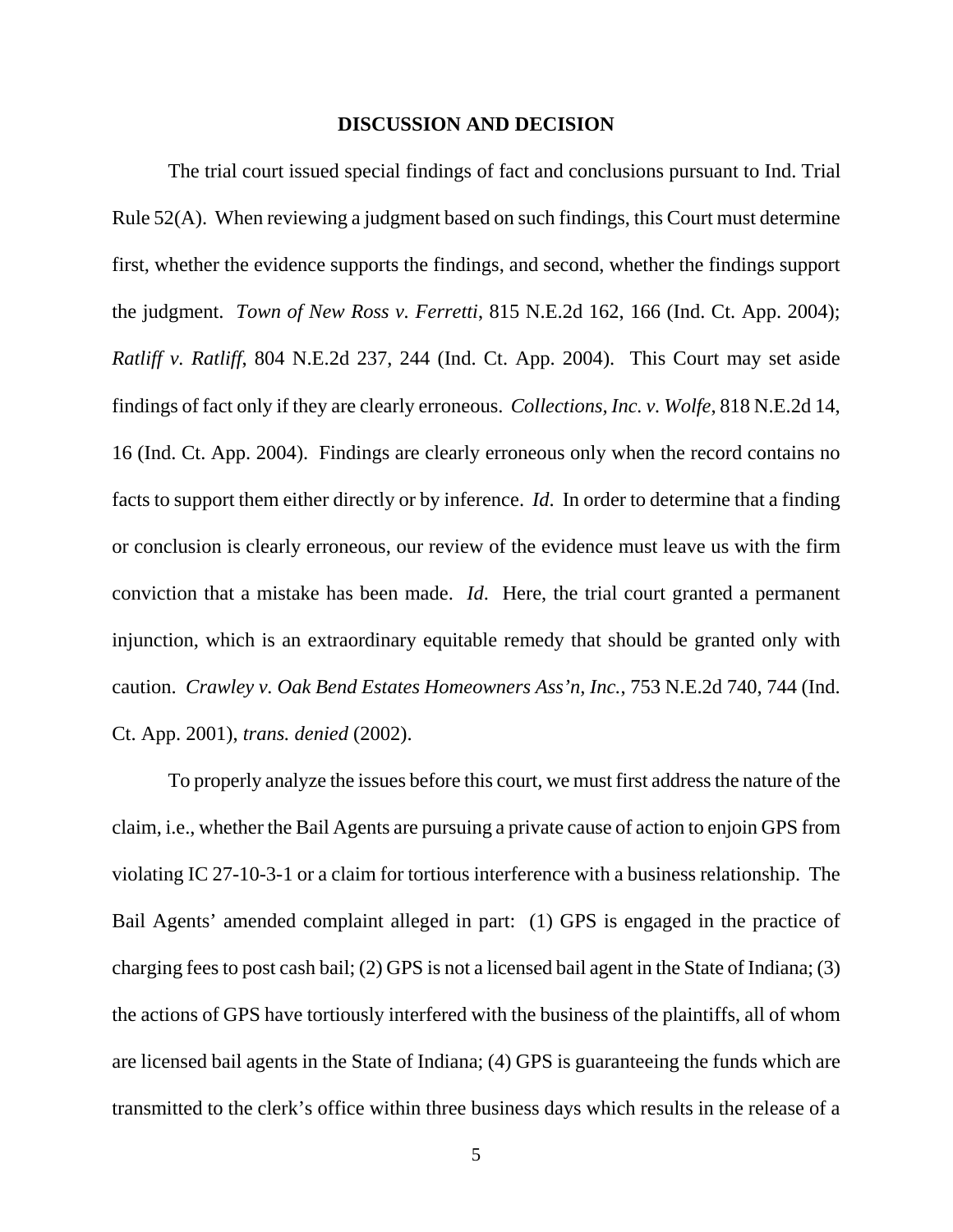person without ever having actually posted the cash or given any assurance that they will post the bail; (5) as a result of GPS's unlawful actions, plaintiffs have suffered damages; and (6) the actions of GPS are contrary to IC 27-10-3-1, which provides that only a licensed bail agent may charge a fee to post a bail bond. *Appellant's App.* at 51-52. GPS understood the claim as being one for tortious interference with business relationships.<sup>[3](#page-5-0)</sup> When questioned at oral argument, Douglas Grimes, counsel for the Bail Agents, agreed.

### I.

 GPS contends that the evidence does not support the findings and, in turn, the findings do not support the judgment granting a permanent injunction on a claim of tortious interference with a business relationship. This Court may set aside findings of fact if they are clearly erroneous. The elements of tortious interference with a business relationship are: (1) the existence of a valid relationship; (2) the defendant's knowledge of the existence of the relationship; (3) the defendant's intentional interference with that relationship; (4) the absence of justification; and (5) damages resulting from defendant's wrongful interference with the relationship. *Felsher v. Univ. of Evansville*, 755 N.E.2d 589, 598 n.21 (Ind. 2001) (citing *Levee v. Beeching*, 729 N.E.2d 215, 222 (Ind. Ct. App. 2000)); *Rice v. Hulsey*, 829 N.E.2d 87, 91 (Ind. Ct. App. 2005); *AutoXchange.com, Inc. v. Dreyer and Reinbold, Inc.*, 816 N.E.2d 40, 51 (Ind. Ct. App. 2004). Additionally, our Supreme Court has held that "this tort requires some independent illegal action." *Brazauskas v. Fort Wayne-South Bend Diocese, Inc.*, 796 N.E.2d 286, 291 (Ind. 2003), *cert. denied*, 541 U.S. 902, 124 S. Ct. 1602,

<span id="page-5-0"></span><sup>&</sup>lt;sup>3</sup> Prior to trial, GPS filed a trial brief reiterating its understanding that the Bail Agents' claim alleges, "GPS is tortiously interfering with [the Bail Agents'] business in that GPS is acting as an unlicensed bail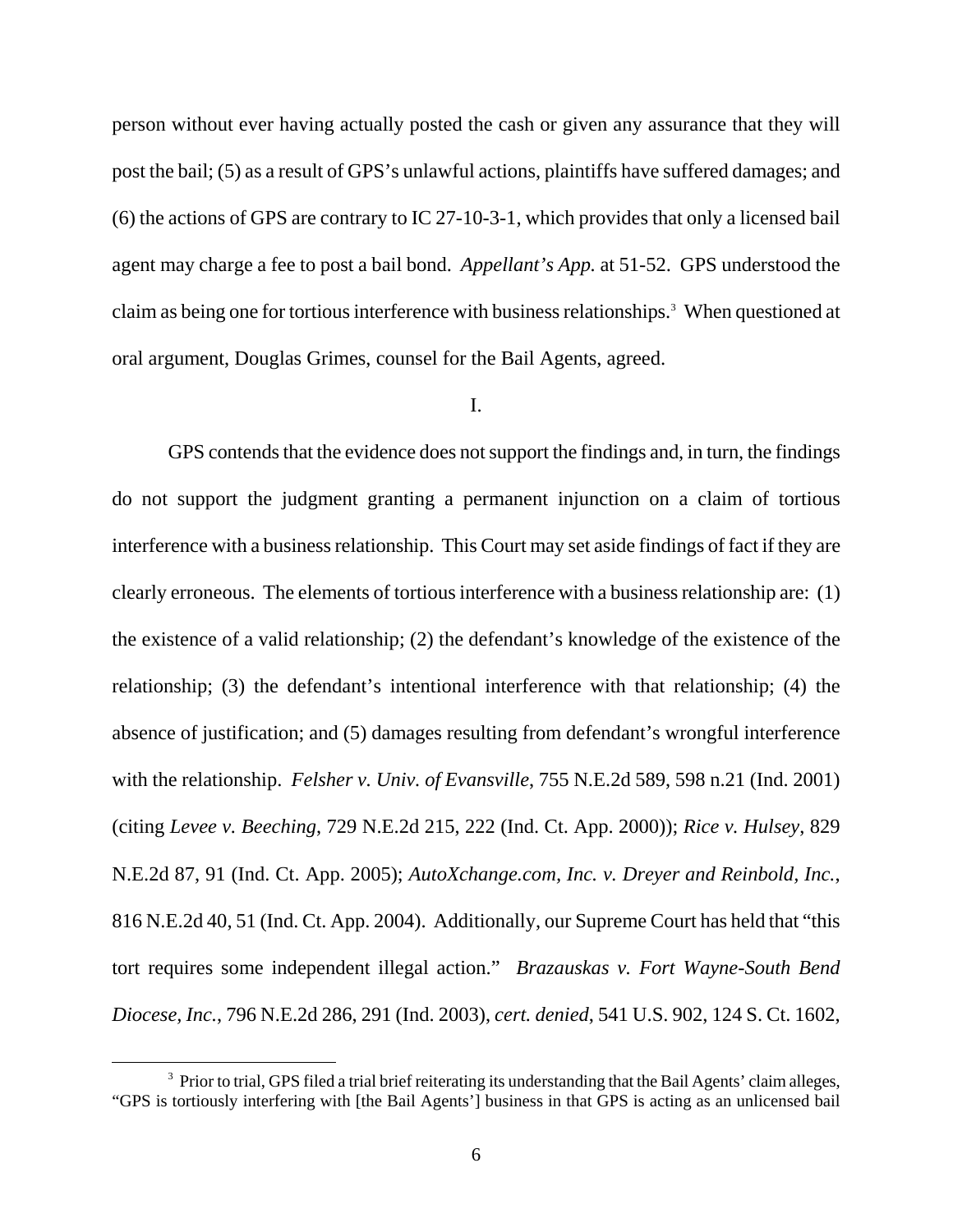158 L. Ed. 2d 244 (2004); *see also Watson Rural Water Co., Inc. v. Ind. Cities Water Corp.*, 540 N.E.2d 131, 139 (Ind. Ct. App. 1989), *trans. denied* ("In the State of Indiana, an element necessary to prove this cause of action is that a defendant acted illegally in achieving his end.").

 The first element of a cause of action for tortious interference with a business relationship is the existence of a valid business relationship. *Computers Unlimited, Inc. v. Midwest Data Systems, Inc.*, 657 N.E.2d 165, 169 (Ind. Ct. App. 1995); *Comfax v. N. Am. Van Lines*, 587 N.E.2d 118, 124 (Ind. Ct. App. 1992). Bail Agents contend that GPS interfered with the relationship that they and their clients had with the local governmental entities. However, there is no evidence that either Bail Agents or their clients had any such relationship. There is no evidence of a contract between the Bail Agents, their clients, and the governmental entities. There is no evidence of property or other rights held by the Bail Agents. Although Bail Agents claim that they had access to the incarcerated defendants in the jails prior to the Contracts with GPS, there is no evidence that such access was a matter of right or flowed in any way from a business relationship between the Bail Agents and the governmental entities. Similarly, there is no evidence of any consideration paid by Bail Agents for such access.

 There is also no evidence that GPS intentionally interfered, or could interfere, with the relationship which Bail Agents claim to have had with the governmental entities. It was the governmental entities, not GPS, who adopted the cash bail program. It was the governmental entities, not GPS, who restricted the access of the Bail Agents to the jails and the incarcerated

bondsman in violation of IC 27-10-3-1." *Appellant's Supp. App.* at 161.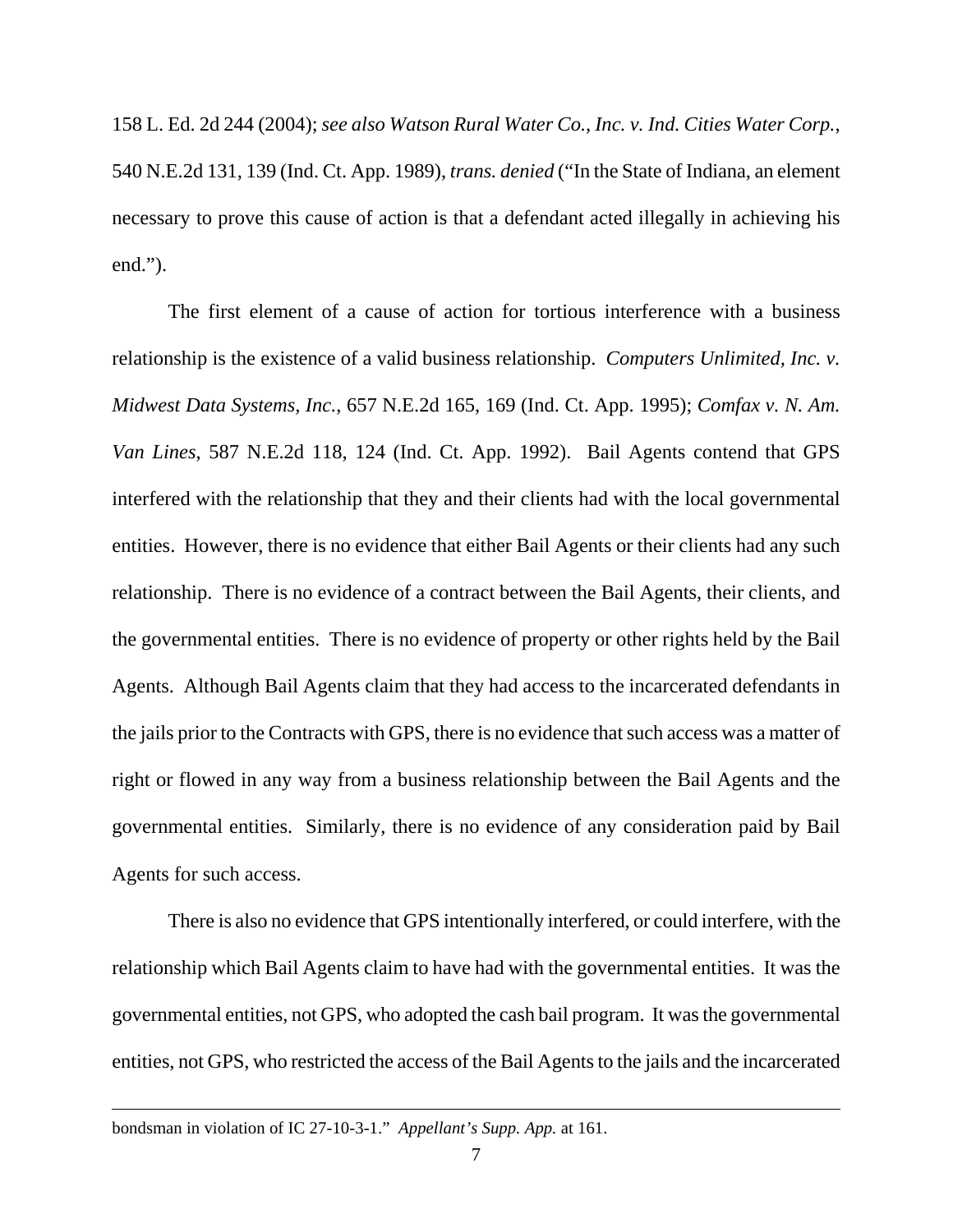defendants. Nothing in the Contracts here at issue restricts, limits, or interferes with the rights or business activities of Bail Agents in any way.

To be sure, the Bail Agents may have lost business in writing traditional bail bonds when the governmental entities adopted a cash bail system and when they entered into a contract with GPS to facilitate that program by providing credit access to incarcerated defendants. That loss results not from intentional interference by GPS, but from the choice that the governmental entities decided to give incarcerated defendants through the cash bail program.

Indiana law permits licensed bail agents to write bonds for incarcerated defendants. It also permits a cash bail program. Facilitating the access of incarcerated defendants to credit which they in turn post as cash bail is not engaging in the writing of bail bonds, and it is not tortious interference with the business relationships of the Bail Agents. The trial court erred in concluding that GPS intentionally interfered with the business relationships of the Bail Agents and in enjoining GPS from facilitating cash bail. Accordingly, we reverse the trial court's judgment and permanent injunction.[4](#page-7-0)

II.

<span id="page-7-0"></span><sup>&</sup>lt;sup>4</sup> On July 21, 2005, GPS filed Emergency Motion to Stay Enforcement of the Permanent Injunction Pending Appeal. The trial court heard oral argument on the motion to stay and took the matter under advisement on August 15, 2005. There is no evidence in the record before us that this matter was ruled on by the trial court.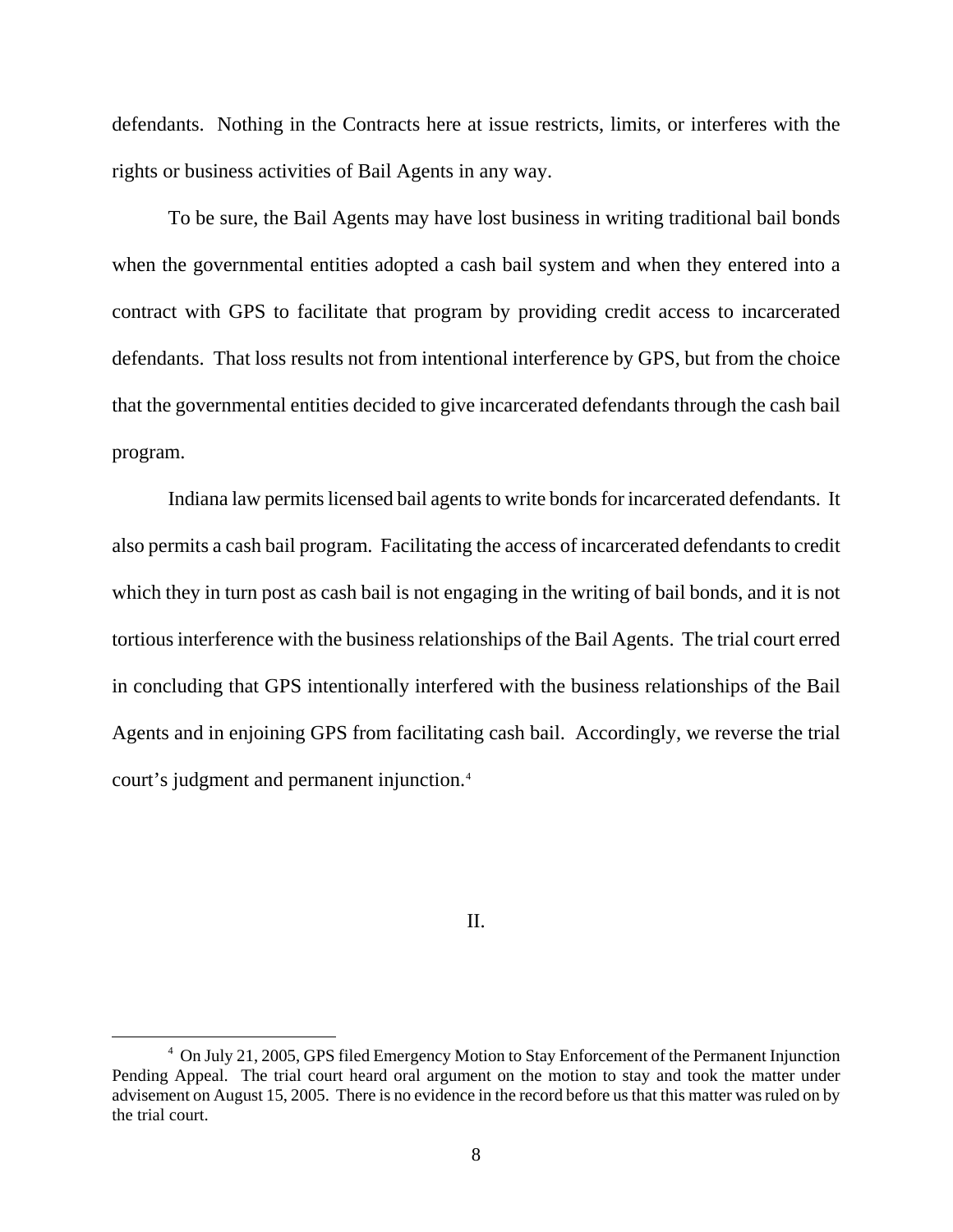On December 9, 2004, GPS filed an amended counterclaim against the Bail Agents, which requested attorney fees, costs, expenses, and damages incurred by lost business due to the TRO. *Appellant's App.* at 114-15. Citing to Trial Rule 65(C)—which suggested that GPS was suing to collect on the bond maintained by the trial court as security for the TRO the nature of GPS's counterclaim was malicious prosecution on the basis that GPS had to defend against the wrongful request for a TRO. *Id*. at 114. The trial court denied this counterclaim and granted the Bail Agents' request for a permanent injunction in the same July 12, 2005 order. *Id*. at 18. GPS contends that because GPS was wrongfully enjoined, the trial court erred in denying this amended counterclaim against the Bail Agents for damages that arose through the trial court's issuance of the TRO. GPS further contends, "upon a reversal of the trial court's permanent injunction, the Court should remand this matter to the trial court for a calculation and an award of damages pursuant to Rule 65(C)." *Appellant's Br.* at 26.

Where a temporary injunction is dissolved and not replaced by a permanent injunction, the enjoined party is generally entitled to compensation for the damages it incurred. *H & G Ortho, Inc. v. Neodontics Int'l, Inc.*, 823 N.E.2d 718, 733 (Ind. Ct. App. 2005); *Hampton v. Morgan*, 654 N.E.2d 8, 9 (Ind. Ct. App. 1995). While it is true that this TRO expired ten days after it was issued and it was not immediately replaced by a permanent injunction, the trial court eventually did grant the Bail Agents' request for a permanent injunction. The decision to deny the counterclaim was made in conjunction with that decision to grant the permanent injunction.